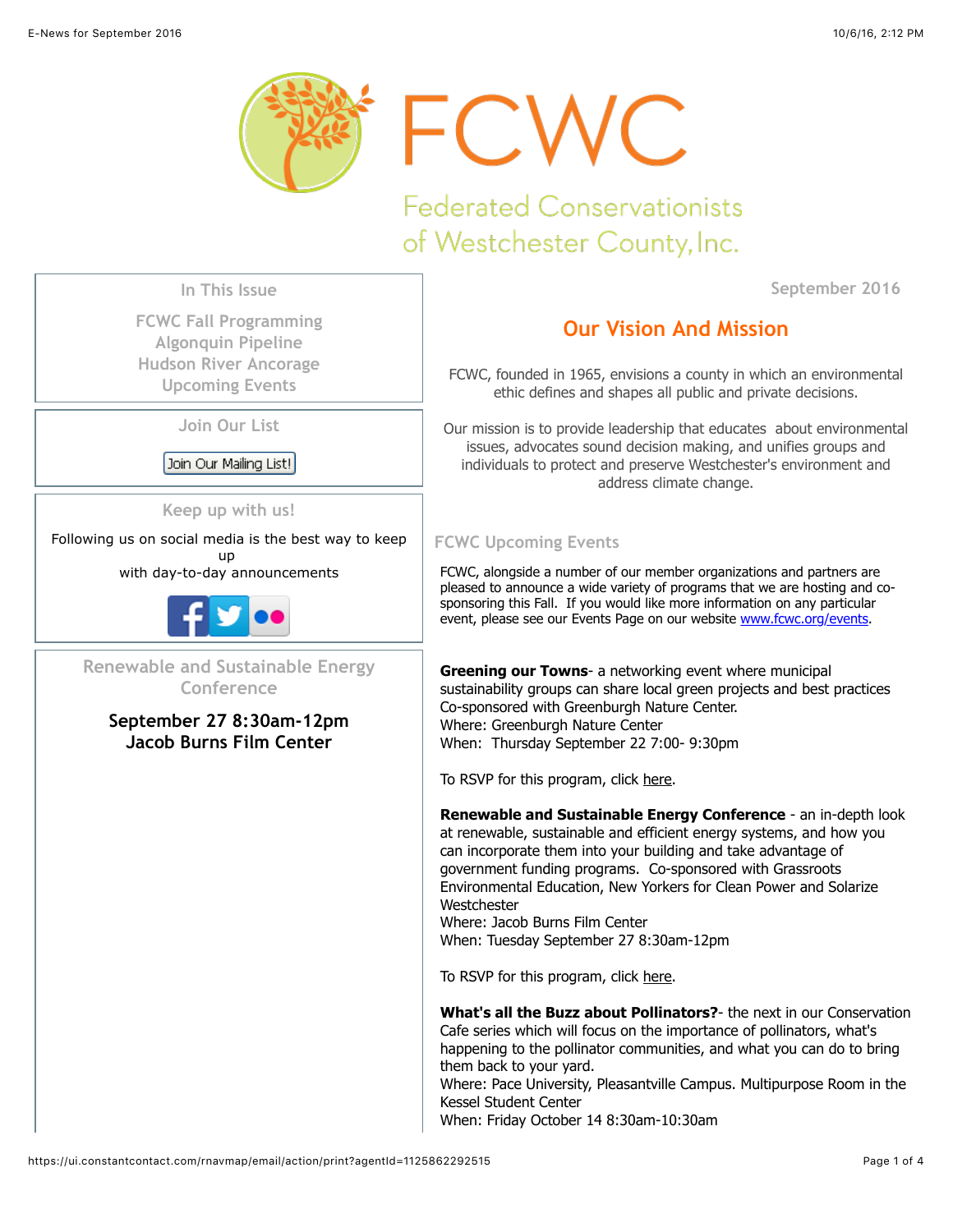

As dirty heating oil is phased out, what are your best choices for the future? How can you incorporate truly sustainable renewables such as geothermal and heat pumps? How do they work, how much do they cost, what programs are available?

Please join us on September 27th for an in-depth look at renewable, sustainable and efficient energy systems and how you can take advantage of government funding programs.

Admission is free, but space is limited. Register online at <http://tinyurl.com/hcghf8m>or call (914) 422-3141.

### **Soil and Water Conservation Achievement Awards**

The Westchester County Soil and Water Conservation District and Department of Planning invite your participation in their third annual Soil and Water Conservation Achievement Awards program for 2016. The awards recognize activities and projects that best promote the voluntary conservation, management and restoration of soil and water resources in Westchester County.

The following entities may be nominated for Soil and Water Conservation Achievement Awards:

To RSVP for this program, click [here.](https://www.eventbrite.com/e/all-the-buzz-about-pollinators-tickets-27467527113)

**Birds, Bugs, and Bushes: The effects of Climate Change on Local Flora and Fauna** - a program that will explore the impact climate change is having on our terrestrial ecosystems. Where: Tarrytown Senior Center When: Friday October 21 9am-11am

More information on this program coming soon!

## **Time is Running Out to Stop Algonquin Pipeline**

There are now less than 50 days until gas starts flowing in the Spectra AIM Pipeline, just 105 feet from critical safety structures at the Indian Point nuclear facility. The proximity of this 42-inch diameter, highpressure pipeline to a leaking nuclear power plant puts 20 million New Yorkers at risk.

The Spectra AIM pipeline is poised to transport huge quantities of fracked methane gas through New York State and New England - and to Canada for export overseas. Approval of the project was based on inadequate risk assessments; there is simply no way to safely build a pipeline adjacent to an aging and failing nuclear plant positioned on top of two earthquake fault lines.

Now it's up to Governor Cuomo to intervene and stop this pipeline. Call him today and tell him to shut this project down. Making a call is a simple act, but it has a big impact. Staffers will be tallying the calls they receive and reporting back to the governor.

1. Call 866-946-1451

2. Tell Governor Cuomo's office your name and where you live, then say: "As a constituent, I urge Governor Cuomo to protect New Yorkers by stopping the dangerous Spectra AIM Pipeline expansion. He must urge President Obama to direct FERC to halt construction immediately."

3. Ask your friends and family across New York to do the same.

### **Hudson River Anchorage Proposal**

In June, the U.S. Coast Guard announced that it was soliciting comments and concerns from the public on a proposal to establish a large number of anchorage grounds for commercial vessels in the Hudson River - 10 anchorage locations with more than 40 berths from Yonkers to Kingston - at the request of industry.

The three highest priority anchorages are a hub near Kingston, another near Newburgh, - and the site in Yonkers, which would be the largest designated parking area, with 16 spaces.

Many of these barges will be carrying crude oil up and down the Hudson River. Past experience has shown us that if crude oil happens to leak into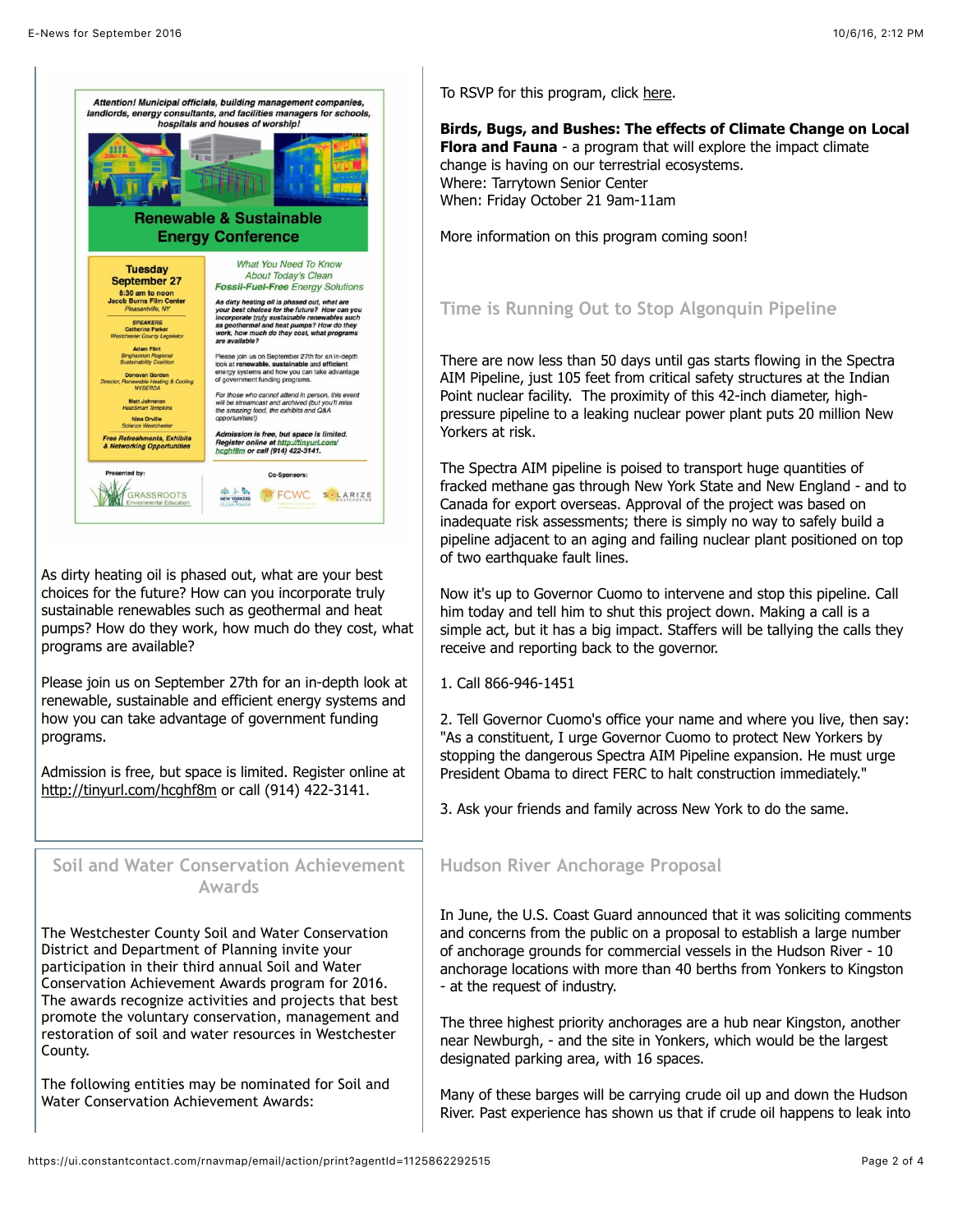(1) public and private schools and school districts, including school classes and other school-supported groups (individual students are not eligible); (2) municipalities (individual agencies, boards, commissions and councils may apply);

(3) county, state and federal agencies; and

(4) not-for-profit organizations for activities and

projects that have been carried out or completed within the past three years in Westchester County.

The deadline for submitting nominations is October 14, 2016.

A copy of the awards solicitation letter and nomination form are attached. The letter and form also are available at: [www.westchestergov.com/soilwater](http://www.westchestergov.com/soilwater)

Last year, municipalities, an elementary school and notfor-profit organizations submitted nine nominations for activities and projects throughout the county. This year, we expect a similarly enthusiastic response.

**Shopping With Purpose**

**Raise Money For FCWC Without Even Trying!**



 [Click here to start!](http://smile.amazon.com/gp/charity/homepage.html?orig=%2Fgp%2Fbrowse.html%3Fnode%3D11448061011&ein=23-7318743)

the Hudson, it would be extremely difficult to clean up and would impact our river ecosystem.

FCWC has joined many others throughout the Hudson Valley in submitting [comments](http://www.fcwc.org/current-alerts) to the U.S. Coast Guard, expressing our concerns with this plan and requesting a comprehensive Environmental Impact Statement be required to assess the full impact of this proposal.

There is plenty of time for you to submit your own comments. We recommend visiting Riverkeeper's [website](http://www.riverkeeper.org/patrol/6-things-know-proposed-hudson-river-anchorages/) for more information, and you can [submit comments](https://www.regulations.gov/comment?D=USCG-2016-0132-0001) until December 6.

#### **Events**

For a full list of our member organization's events and happenings, check out our Federation Calendar at [www.fcwc.org/calendar](http://www.fcwc.org/#!calendar/czy8). Remember to always confirm events before attending. Check back regularly as we are always updating.

#### **Keep Our Shores Clean**

*Sponsored by:* Central Westchester Audubon *When:* Saturday, September 17, 10am

*Where:* Marshlands Conservancy 220 Boston Post Rd., Rye Join Central Westchester Audubon in a larger, nationwide effort to clean up our shores! We're heading out with garbage bags, gloves and lots of enthusiasm. We hope you'll come join us to clean up the shoreline at Marshlands Conservancy. We will meet in the parking lot for a short walk down to the shoreline. Footwear that you can get wet and long pants to protect against bugs might be handy for you to bring along with your energy and desire to participate in this global clean up. Community Service hours will be awarded for participation! Rain or shine.

#### **Indian Point and New York's Power Future**

*Sponsored by:* Riverkeeper *When:* Thursday, September 22, 7:30pm- 9:30pm *Where:* Patagonia SoHo, 72 Greene St, New York, NY

Join Riverkeeper at the Patagonia SoHo store for a conversation about Indian Point nuclear power plant. Riverkeeper President Paul Gallay will discuss the future of Indian Point, and the need to close the aging plant located 34 miles from Times Square. Paul will be joined by Betta Broad from New Yorkers for Clean Power, who will discuss renewable energy sources and how New Yorkers can achieve a clean energy future. Click [here](http://www.riverkeeper.org/news-events/events/rvk-events/riverkeeper-river-talk-at-patagonia-soho/) for more information.

#### **Hudson River Seining at Croton Point**

*Sponsored by:* Saw Mill River Audubon *When:* Saturday, September 24, 11:30am *Where:* Croton Point Park

Join Saw Mill River Audubon for an exploration of Hudson River life by helping us seine along the Hudson shoreline! Good for all ages. No registration needed. Meet Croton Point Naturalist and SMRA Board Member John Phillips at the playground area, west of the bathing beach, at the foot of the Nature Center hill in Croton Point Park.

#### **Breakfast with the Hawks**

*Sponsored by:* Westmoreland Sanctuary